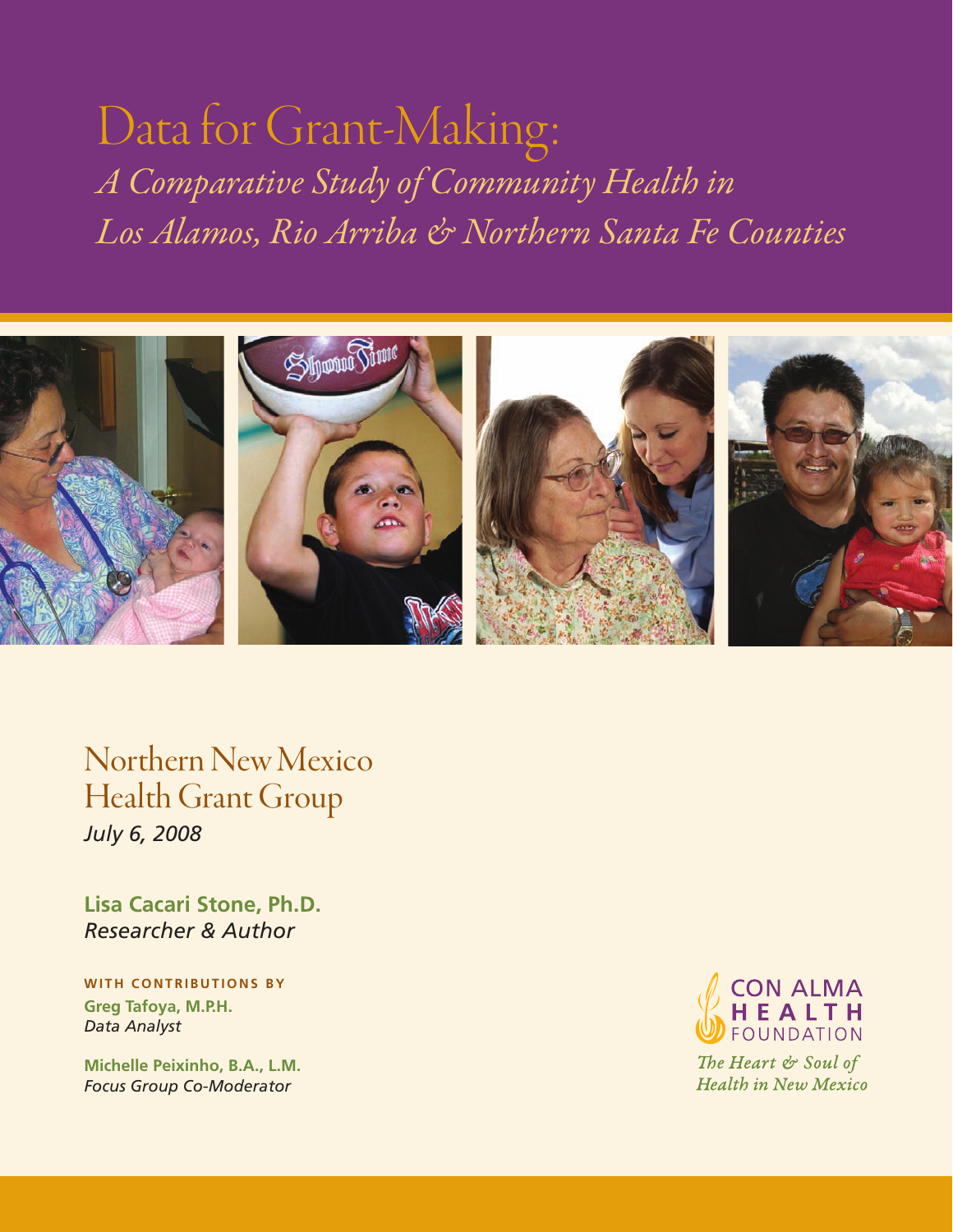## *Executive Summary Key Findings*

**What matters for health in Northern New Mexico?3** Findings show that multiple factors affect the health and well-being of children and families living in Rio Arriba, Los Alamos and Santa Fe Counties. Race/ethnicity, age, income, poverty and wealth, education, type of work and social resources all matter for health. These factors influence access to social and economic resources over a person's life, across generations of families and within entire communities. Non-medical factors such as housing, working conditions, affordable and nutritious food, transportation, and language and culture all impact health and access to important health services and family supports.

Among various health conditions affecting Northern New Mexico's residents (maternal and child health, leading causes of death, infectious diseases, chronic diseases), three appeared to be the greatest challenges: 1) teen pregnancy; 2) substance abuse; and 3) alcoholism.

Health systems and policy issues that showed marked alarm included: barriers to accessing health care**<sup>4</sup>** such as lack of insurance coverage, higher out-of-pocket costs for the uninsured, shortage of service providers such as dentists and behavioral health providers, longwaiting lists, lack of access to health information and resources across non-profits, providers and for community members.



### Finding 1. Demographics and Socio-Economic Determinants of Health

**FINDING 1-1 Racial and ethnic background has** profound effects on an individual's health primarily because of the different social and economic experiences — advantages and disadvantages — that go along with race and ethnicity**<sup>5</sup>** .

**•**  Santa Fe County had the greatest population increase between 2000 and 2006 at 10.1% compared to the U.S. at 6.4%, New Mexico at 7.5% and Los Alamos at 3.7%. Rio Arriba had a population decrease by -0.6%. While the actual size of the population for Native Americans is larger in Rio Arriba and Santa Fe Counties, Los Alamos had the greatest percent growth between 2000 and 2006. Los Alamos had a 20% increase of Hispanic/Latino, Santa Fe an increase by 11.2% and Rio Arriba a slight decrease by -1.5%.

**Fin d i n g 1-2** The aging of the 20–54 year old group will bring new demands on resources for long-term health care needs to the state and Northern New Mexico area. Children and youth pose a demand for home and school-based services that promote wellness such as exercise and good oral health and prevent disease such as obesity and substance abuse.

**•**  Los Alamos (23%) has a larger percent of 55–74 year olds than the U.S. (17%) and Rio Arriba (18%) and Santa Fe (20%). Rio Arriba has a larger percent of children and youth under age 19 at 31% compared to the US (27%) and NM (28%), Los Alamos (25%) and Santa Fe (25%).

**FINDING 1-3 Research shows that poverty is** linked to ill health. Whereas, wealth fosters good health by providing people access to economic resources, medical care and quality of life options such as nutritious foods, better child care, safe neighborhoods with good schools, and reliable transportation.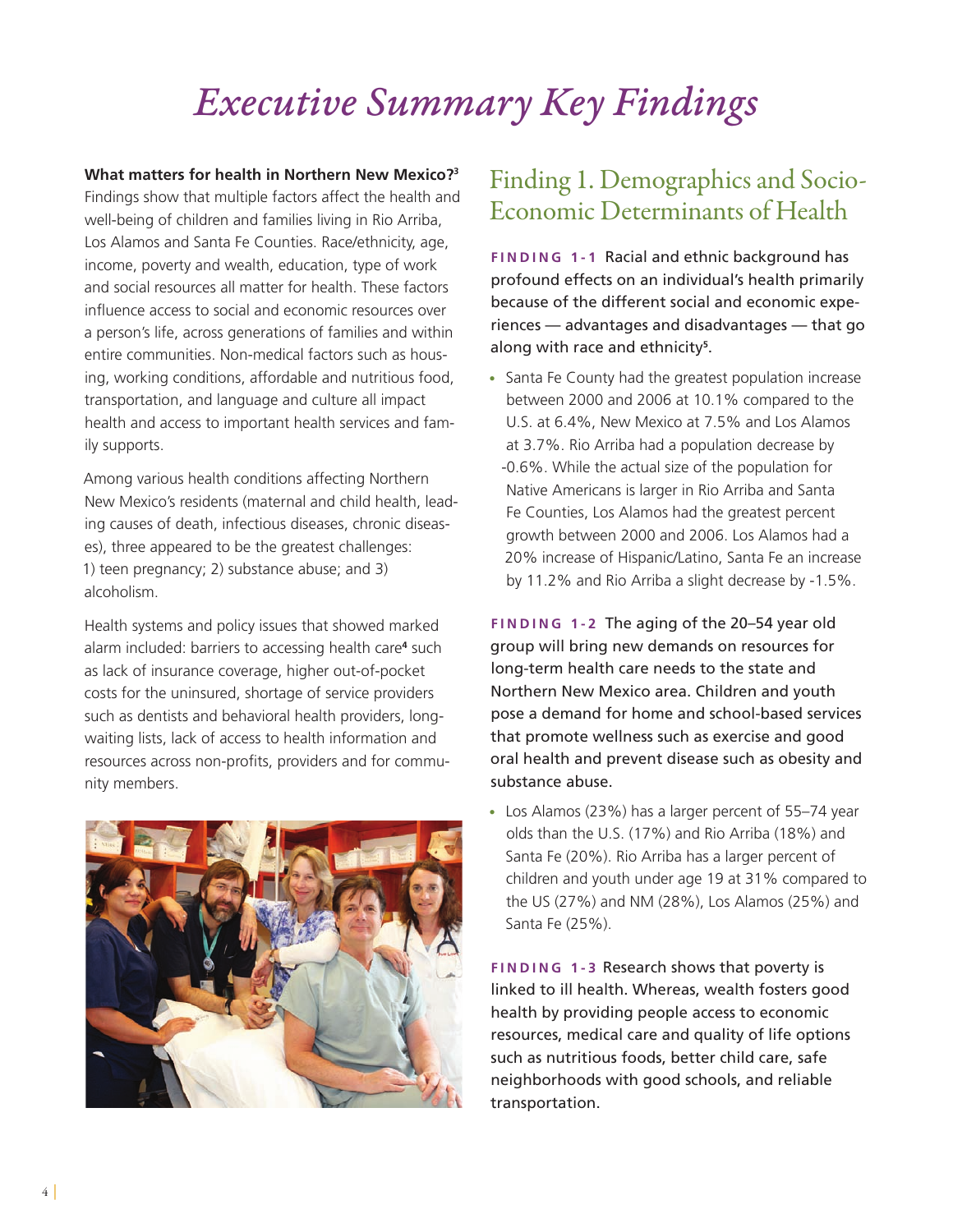**•**  Rio Arriba (248.9%) and Santa Fe (223.4%) had the greatest growth of foreign-born population compared to Los Alamos (46.7%), NM (85.8%) and the US (57.4%). It is important to note that the majority of New Mexico's residents are US born (86% statewide, 94% Los Alamos, 96% Rio Arriba, and 90% Santa Fe).

### Finding 2. Health Conditions

Health priorities discussed by focus group participants were substance use (alcohol use, alcoholism, drug abuse and prescription drugs), teen pregnancy, diabetes, obesity including childhood obesity, child and adolescent mental health. Among these, teen pregnancy, substance abuse and alcoholism where identified as the most pressing health issues.

#### **Fin d i n g 2-1** Maternal & Child Health

- **•**  Rio Arriba has a higher rate of childbearing at 84.6 than Santa Fe at 59.4 and Los Alamos at 57.3 (number of births per 1,000 women ages 15–44).
- **•**  From 2004 to 2006, Rio Arriba had the highest teen birth rate at 40.5 which is higher than the state rate at 35.7 and significantly higher than Santa Fe at 27.3 and Los Alamos at 5.1.
- **•**  Adolescent pregnancy rates are cyclically connected to poverty levels. Poor adolescents are more likely to give birth, and mothers who gave birth as teenagers are more likely to be poor.
- While the teen pregnancy rate is low for Los Alamos, providers, non-profits and faith-based community members express concern about teen pregnancy and the need for parenting support.

#### **FINDING 2-2 Leading Causes of Death**

**•**  Challenges for Rio Arriba include the higher rates in nine of the eleven leading causes of death compared to Los Alamos and Santa Fe: 883.2 for all causes, 177.69 for diseases of the heart, 160.28 for cancer deaths, 106.65 for unintentional injuries, 49.88 for diabetes, 32.15 for chronic liver disease and cirrhosis, 23.26 for suicide, 22.55 for homicide, and 16.41 for flu and pneumonia. The death rates for Rio Arriba are higher than the New Mexico state rates in seven of the eleven leading causes of death.

- **•**  Challenges for Los Alamos include the highest rates of circulatory, cerebrovascular diseases at 26.69 and 34.25 for chronic lower respiratory diseases.
- **•**  Santa Fe ranks second to Rio Arriba with a moderate rate of unintentional injury (accidents) at 58.98 and for flu and pneumonia at a rate of 11.93. Santa Fe ranks second to Los Alamos for chronic lower respiratory diseases at 36.11.

#### **FINDING 2-3 Infectious Diseases**

- **•**  Santa Fe has the greatest challenges including a higher number of cases for STD's including chlamydia, gonorrhea and syphilis and the highest rate for the prevalence of HIV/AIDS.
- **•**  Rio Arriba (103.36) had the second highest rate of HIV/ AIDS per 100,000 persons.

#### **Fin d i n g 2-4** Chronic Diseases

- **•**  Challenges for Rio Arriba include higher rates for diabetes (10.7) and obesity (20.5) than Los Alamos and Santa Fe.
- **•**  Santa Fe has the highest incidence rate of cancer at 477.4 which exceeds the state rate of 415.0 followed by Los Alamos at 443.3 and Rio Arriba at 378.7.

#### **FINDING 2-5 Substance Abuse**

- **•**  Challenges for Rio Arriba include the most serious problems for six of the eight indicators in which data were reported: adult binge drinking (17.8), adult chronic heavy drinking (6.2), youth drinking and driving (22.3), youth marijuana use (42), youth cocaine, methamphetamine or inhalant use (14.1) and adult smoking (25).
- **•**  Challenges for Santa Fe include higher youth binge drinking (48.2), adult drinking and driving (2.3), youth drinking and driving (22.2), and youth smoking (33.8).
- **•**  Los Alamos has lower rates of alcohol, drug and tobacco problems.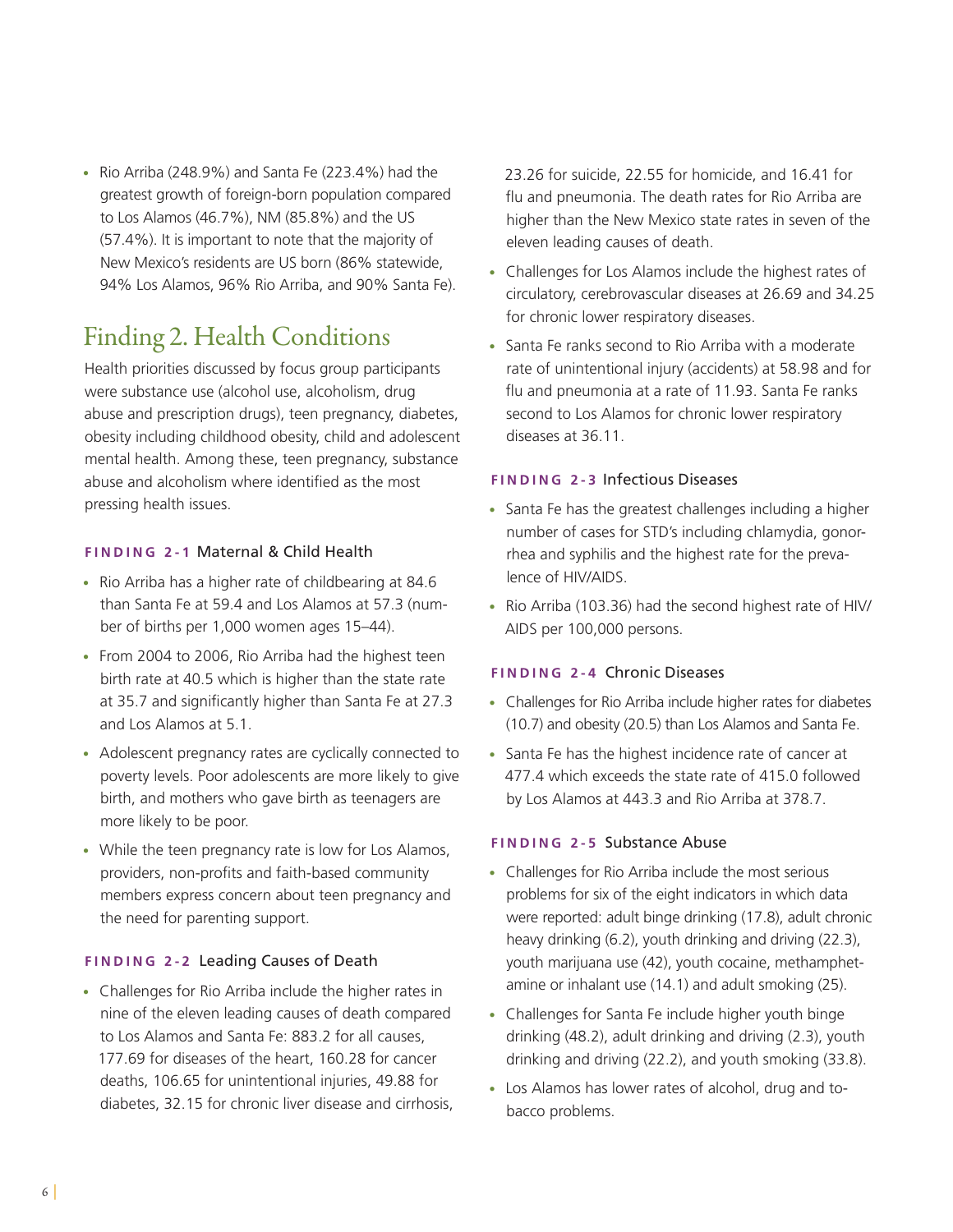- **•**  For youth drinking and driving, the prevalence of past 30 day drinking and driving was highest in Rio Arriba, which ranked the sixth highest percent in the state followed by Santa Fe.
- **•**  Youth marijuana use is highest in Santa Fe County which ranks third highest county in state, Rio Arriba is 9th highest.

### Finding 3. Health Systems and Policy

Focus groups participants consistently expressed concern about barriers to accessing health care such as lack of insurance coverage including dental coverage, lack of preventative care, lack or late entry into prenatal care, shortage of service providers, or lack of providers such as dentists and behavioral health providers (prevention, treatment and after care), long-waiting lists and access to and exchange of information, referrals and resources among community members but also providers.

**FINDING 3-1 Health insurance coverage is a criti**cal factor in making health care accessible to children and families living in Northern New Mexico. Research has consistently documented that lower educational levels, type of employment and income are key determinants of the high rates of non-insurance among low-income and minority populations, especially Hispanics and Native Americans.

- **•**  A total 25% of New Mexicans are uninsured. Among the uninsured population, most are adults 19–30 (75% of the uninsured). Children comprise 25% of the uninsured. Hispanics comprise 43.5% of the uninsured population and Native Americans 13.3%. Non-Hispanic Whites represent 12.8% of the total uninsured population.
- **•**  Counties provide critical support and access to needed services to the local hospitals, primary health care, dental, pharmacy and behavioral health.
- **•**  In 2007, county expenditures totaled \$15.7 million for Santa Fe, \$1.1 million in Rio Arriba and almost \$1 million in Los Alamos.
- **•**  Out-of-pocket costs for New Mexicans is higher for persons who are uninsured (\$858 vs. \$669).

**FINDING 3-2 Counties have had significant flex**ibility and latitude in how to administer local funds for indigent health care, including eligibility determination.

**•**  All three counties have a 90 day residency requirement in order to be eligible for county funded health services. As of 2007, Los Alamos and Santa Fe Counties reimburse hospitals and providers for health services rendered to LEGAL immigrants while Rio Arriba does not.

**FINDING 3-3 Preventative services play a key role in** early detection of disease and in promoting population health.

- **•**  Los Alamos has the highest immunization rate compared to the other two counties and state (92.1%) while Santa Fe is the lowest (77.2%).
- **•**  Rio Arriba has the lowest access to prenatal care at 15.8% compared to Los Alamos at 2.6% and Santa Fe at 5.0%.

**FINDING 3-4 New Mexico has had a disproportion**ate amount of professional shortage areas and has struggled with recruitment, training and hiring a diverse workforce that is reflective of the composition of our communities.

- **•**  While none of New Mexico's counties reached the national benchmark for a physician FTE at 2.42, Los Alamos FTE was 2.41, Santa Fe (1.83) and Rio Arriba (1.04).
- **•**  Dentists and dental hygienist rates per 1,000 population vary across counties. Los Alamos had the highest rate of dentists (.80) and dental hygienist (.80) followed by Santa Fe at .75 for dentists and .43 for dental hygienist. Rio Arriba had the lowest rates at .23 for each.
- **•**  The rate of RNs per 1,000 population was highest in Los Alamos (7.84), followed by Santa Fe (7.58), whereas Rio Arriba was 4.80.
- **•**  Santa Fe had the highest rate of licensed pharmacists at .74 followed by Los Alamos at .50 and Rio Arriba at .30.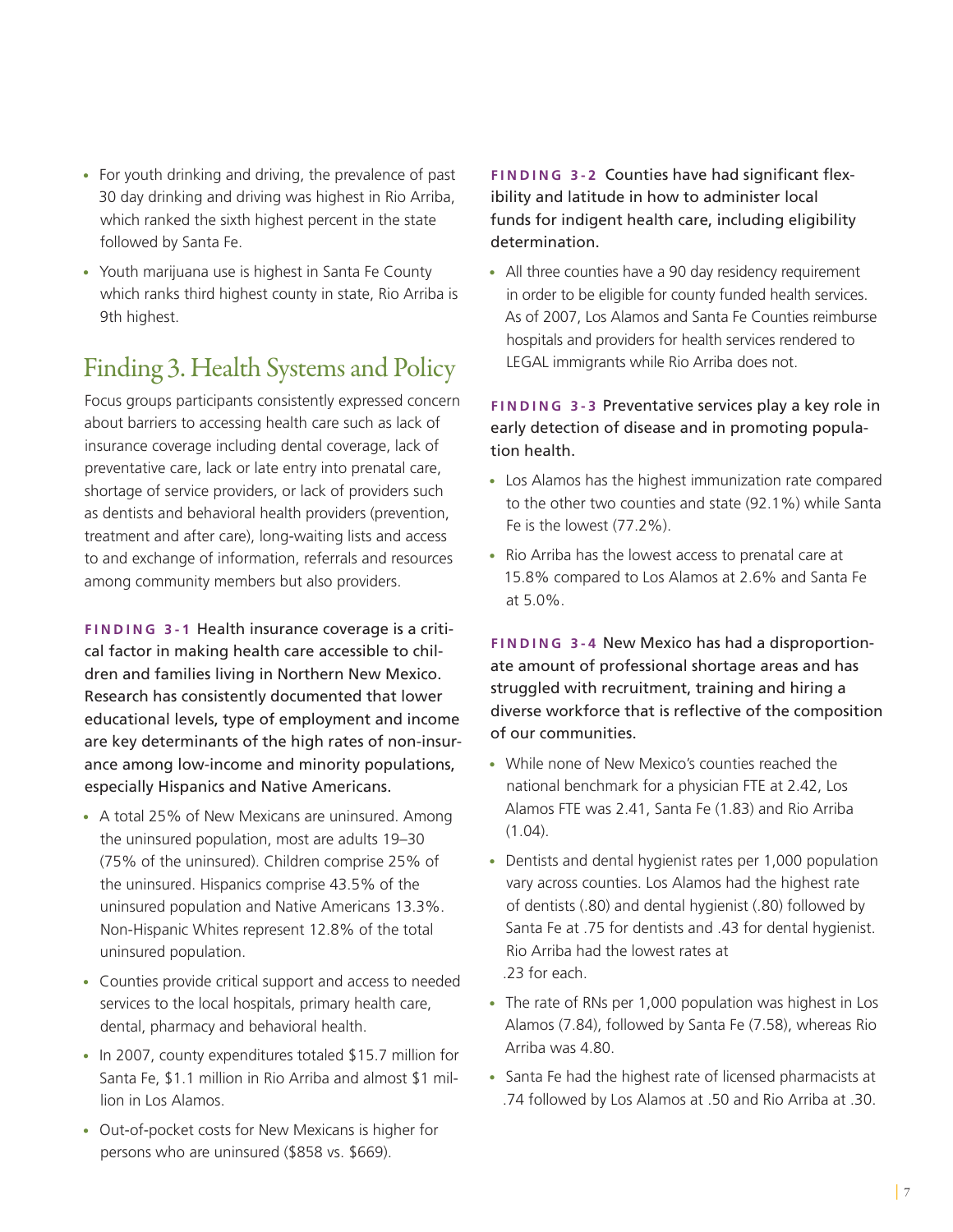## *Executive Summary Recommendations*

**The recommendations in this report** draw from the priority health and health care needs identified by the secondary data analysis and the focus group discussions. Four focus groups were conducted with funders, non-profits and faith-based organizations, and health care providers in the three county area of Northern New Mexico. The co-moderator's questions were designed to elicit advice on how the NNaMHGG should act to solve perceived health and health care issues and how to prioritize funding. Key themes discussed by focus group participants were synthesized and compared to the results of the data analysis (demographics, socio-determinants of health, health conditions, and health systems and policies). Next, these findings were compared to a recent review of the literature on interventions to reduce health disparities. Consistent with the findings and the literature, multifaceted interventions targeting different leverage points within and outside the health care system are highlighted below.

### Recommendation 1. Expand the definition of health to include wellness and life opportunities

**R e c o mm e n dation 1-1** Recognize that health is influenced by factors outside the health care system.

**•** Build on community assets and embrace the notion of wellness.

### **R e c o mm e n dation 1-2** Raise awareness and mobilize action to improve health through a broad range of interventions.

**•** Participate in public education campaigns conducted in partnership with public-health entities, private sector, universities and community-based organizations to encourage comprehensive approaches to address health inequalities among communities in Northern New Mexico.

- **•** Reduce poverty through programs that focus on the educational attainment of children and youth. Education is the cornerstone to promoting and protecting intergenerational health and well-being. Education is also a vehicle for securing employment and attaining economic security, programs that prepare children early in life for school success and continue to support academic engagement are critical for future health.
- **•** Promote public-private investments that protect mortgages and home ownership for low and middle income families.
- **•** Promote workforce development, especially in the health professions at the K–12 and community college levels.
- **•** Protect the rights of all to equally participate in the labor market through monitoring and compliance of federal Equal Employment Opportunity laws, the guarantee of minimum living wages and provision of employer sponsored health insurance.
- **•** Invest in local farmer's markets and food banks that provide access to nutritional and affordable food to local residents, especially in rural areas.
- **•** Foster public-private collaborations and alliances to address transportation issues in rural areas.

### Recommendation 2. Improve health conditions

### **R e c o mm e n dation 2-1** Expand and implement nutrition and health education programs.

- **•** Make sure people have access to high quality nutritious foods at an affordable price, especially if it supports the local growers.
- **•** Offer health education for healthy lifestyles and provide lifestyle counseling.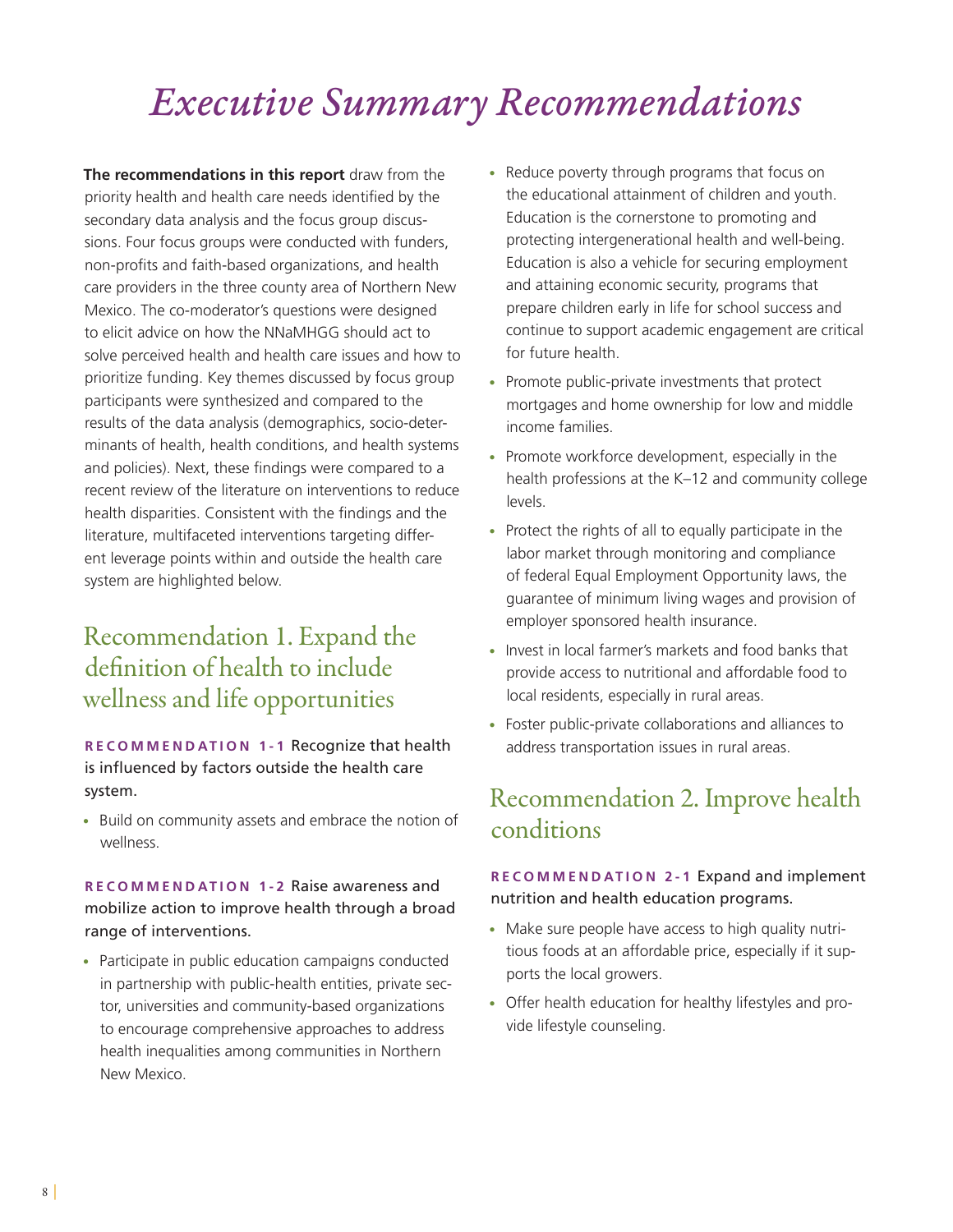**R e c o mm e n dation 2-2** Build awareness of and strengthen investments in early prevention of infections (pneumonia and flu), diseases (HIV and STD's), chronic conditions (asthma, diabetes, obesity, heart disease) and risks behaviors (substance use, teenage pregnancy, unintentional injuries, violence) among private and public health systems and governments.

- **•** Support science-based and culturally appropriate prevention strategies for children and youth at the individual, family, school and community levels (teenage pregnancy, youth drinking and driving, smoking and drug use).
- **•** Advocate for government and private investments in preventative screenings and early detection of diseases and health risks at community health centers, hospitals and other health providers.
- **•** Promote school and mobile health clinics and their capacities to offer comprehensive preventative services (immunizations, vaccinations, dental, behavioral health and physical health).
- **•** Increase opportunities for free screenings and health, nutrition and wellness information at public accessible places beyond the health care system (i.e. Wal-Marts/ grocery stores, community events, churches, etc.).

### **R e c o mm e n dation 2-3** Focus state health care reform efforts and health disparities initiatives on culturally appropriate disease management efforts.

- **•** Align efforts among state, tribal and local governments, managed care organizations, community health centers, hospital systems and public health entities to improve access to prescription drugs and other medical devices/tools that empower individuals to monitor and control their disease (i.e. HIV, diabetes).
- **•** Foster the health literacy of patients to manage their health and promote cultural and language literacy among providers to assist diverse patients in understanding and managing their health conditions.

### Recommendation 3. Strengthen the capacities of community-based organizations to improve health care access and solve problems

### **R e c o mm e n dation 3-1** Help community-based organizations (CBOs) to develop a one-stop shop.

**•** Assist in developing a centralized assessment and referral.

**R e c o mm e n dation 3-2** Support and assist CBOs with streamlining electronic records.

**•** "My agency has actually started electronic recordkeeping, having all our agencies go there, being able to transfer files across the board."

### **R e c o mm e n dation 3-3** Help non-profits improve communications and information exchange.

**•** "We need a resource book (maybe it exists), this would be helpful."

**R e c o mm e n dation 3-4** It is important to build capacity of community-based organizations and supports to address health care and social needs.

- **•** To strengthen family networks and in changing the outlook of that community.
- **•** Expand drug counseling support systems.

### **R e c o mm e n dation 3-5** Help build the capacity of organizations to provide services so they can be more effective.

- **•** Offer grants in terms of systems change and development, collaboration and capacity building.
- **•** Support the leaders in these organizations.
- **•** Train non-profits to build those skills and support their efforts.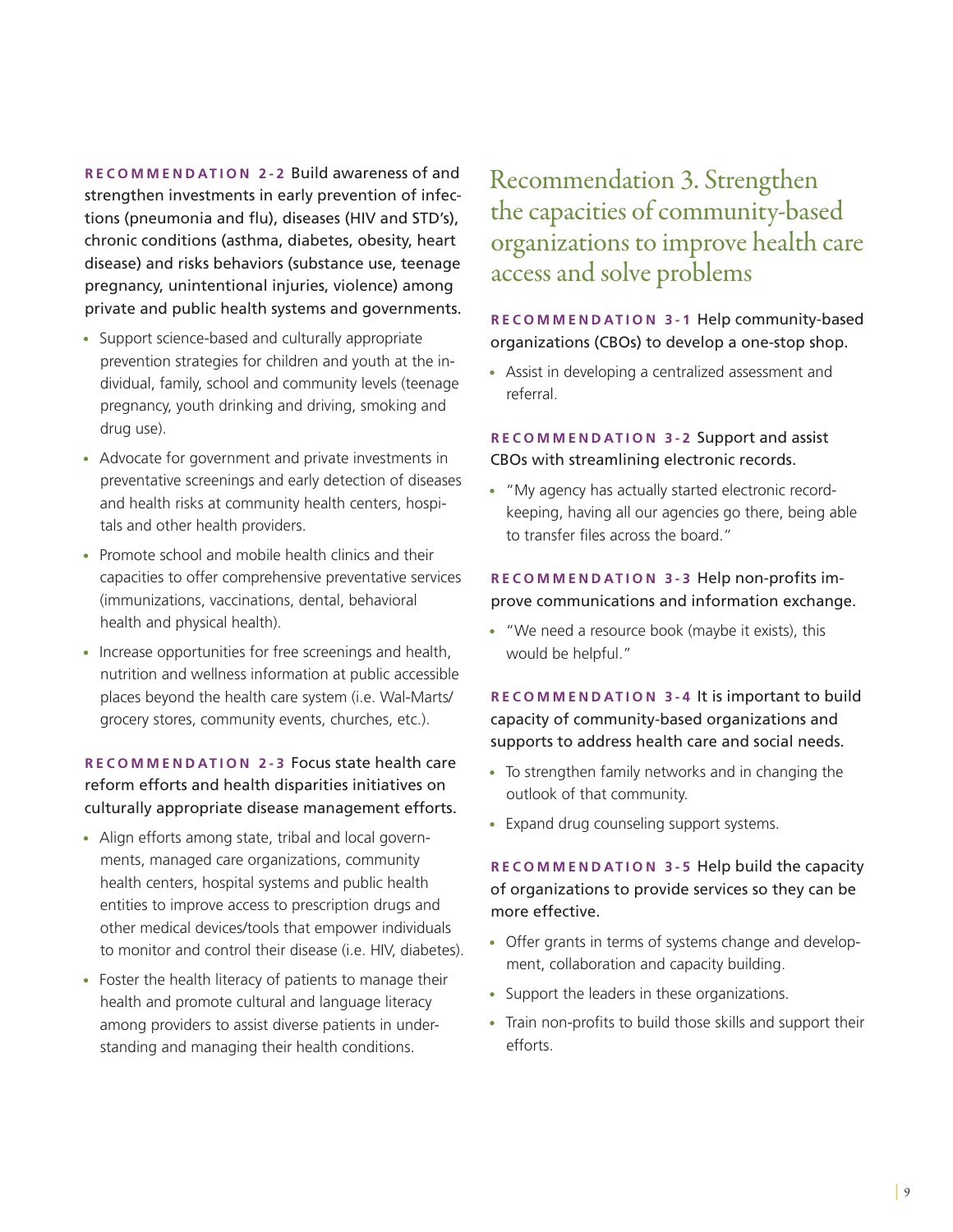**R e c o mm e n dation 3-6** Build on the assets of community colleges and universities.

- **•** Recruit students into health care professions.
- **•** Tap into UNMHSC and the medical students there, we have a wonderful resource via the medical school.

**R e c o mm e n dation 3-7** Support mechanisms for enlarging the pool of health professionals to provide culturally competent care, particularly in underserved areas.

- **•** Foster the regeneration of new talent into educational and training programs for health professionals through local leadership and community-based strategies.
- **•** Collaborate with K–12 , colleges and universities on innovative initiatives that promote the recruitment, training and hiring of local residents into the health professional schools (i.e. dentists, nurses, pharmacists, physicians).

#### **R e c o mm e n dation 3-8** Promote culturally and language appropriate services.

- **•** Encourage health and social service providers to adopt and use the National Standards for Culturally and Linguistically Appropriate Services in Health Care.
- **•** Work with the New Mexico Department of Health, Human Services, Children Youth and Families, IHS and tribes to explore innovative mechanisms for promoting language access (i.e. the use of federally funded Medicaid waiver and reimbursements to New Mexico for language access).
- **•** Sponsor local health and behavioral care professionals, para-professionals and community health workers to participate in accredited medical interpreters training and train-the-trainer programs.

**R e c o mm e n dation 3-9** Promote efforts that reduce discrimination, bias and misinformation among health providers and local health systems.

- **•** Work with other public health stakeholders to disseminate clarifications of federal, state, county and tribal eligibility and benefits criteria for various classifications of immigrants, i.e. those who are legal but fall within a five-year bar for federally funded health care and unauthorized pregnant women and children).
- **•** Encourage health professional training schools and universities and state licensing entities to incorporate anti-discrimination and internalized racism techniques into their cultural competency curriculums and licensing requirements.
- **•** Encourage state quality improvement and pay-forperformance requirements and initiatives to include cultural and language competency indicators.

### Recommendation 4. Engage community leaders in policy development and policy change efforts.

### **R e c o mm e n dation 4-1** Assist in policy development that supports the capacities of non-profits.

- **•** "Tap into the tag on motorcycle registrations which could be used to support community-based organizations."
- **•** "In terms of a policy, we could introduce a memorial and do away with the provisions that put a cap on insurance pools."

**R e c o mm e n dation 4-2** Provide opportunities for residents in Northern New Mexico to build policy advocacy skills and to meaningfully engage in state health care reform initiatives (i.e. Hispanic/ Latino, Native American, immigrants, people living with disabilities, youth and elders).

**•** Sponsor local forums that foster exchange of information and dialogue around key elements of health reform.